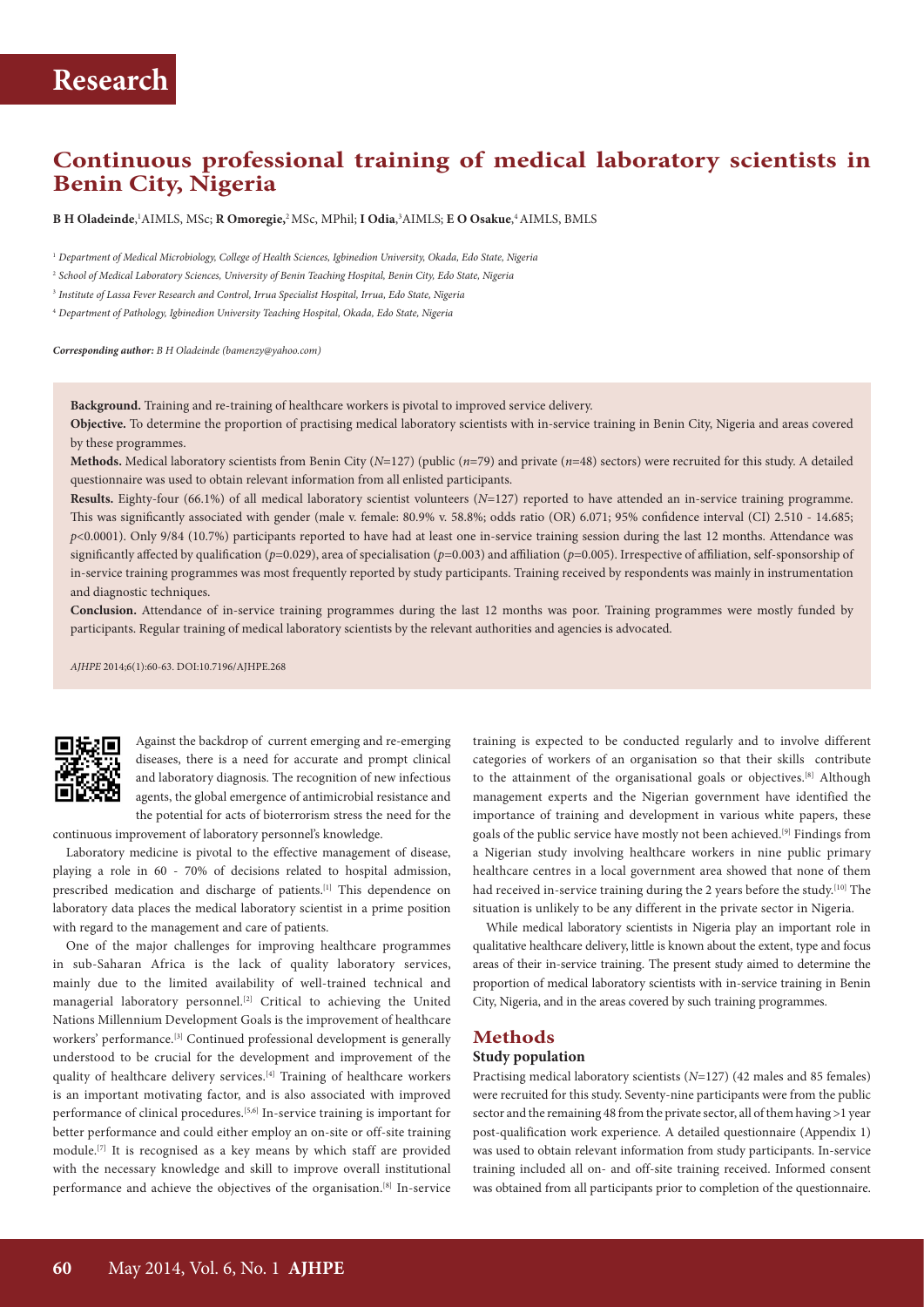# **Research**

Study approval was obtained from the Edo State Ministry of Health, Benin City, Nigeria.

#### **Statistical analysis**

Data were analysed using the chi-squared and odds ratio (OR) tests Graphpad INSTAT. Statistical significance was set at *p*<0.05.

#### **Results**

A total of 84/127 (66.1%**)** medical laboratory scientists reported to have attended an in-service training programme. Attendance was significantly associated with gender (male v. female: 80.9% v. 58.8%; OR 6.071; 95% confidence interval (CI) 2.510 - 14.685; *p*<0.0001). Only 9/84 (10.7%) participants with training reported to have had attended at least one training programme during the 12 months before the study (Table 1).

Participants working in public institutions and those with PhD degrees were significantly more likely ( $p=0.005$  and  $p=0.029$ , respectively) to have undergone continuous professional training activities. With regard to area of specialisation, medical microbiologists were significantly more likely (*p*=0.003) to have been engaged in in-service training (Table 2).

Self-sponsorship of in-service training programmes was the most prevalent among respondents (Table 3). Training was largely in the area of instrumentation and diagnostic techniques (Table 4).

| Table 1. Medical laboratory scientists with in-service training |                 |                           |       |                  |            |
|-----------------------------------------------------------------|-----------------|---------------------------|-------|------------------|------------|
| Characteristics                                                 | Participants, n | With training, $n$ $(\%)$ | OR    | 95% CI           | $p$ -value |
| Ever received training                                          |                 |                           |       |                  |            |
| Male                                                            | 42              | 34(80.9)                  | 6.071 | $2.510 - 14.685$ | < 0.0001   |
| Female                                                          | 85              | 50(58.8)                  | 0.165 | $0.068 - 0.398$  |            |
| Received training in last 12 months                             |                 |                           |       |                  |            |
| Male                                                            | 34              | 3(2.9)                    | 0.709 | $0.165 - 3.057$  | 0.733      |
| Female                                                          | 50              | 6(12.0)                   | 1.409 | $0.327 - 6.070$  |            |
| $OR = odds ratio$ : $CI = confidence interval$ .                |                 |                           |       |                  |            |

**Table 2. In-service training of medical laboratory scientists with regard to qualification, specialisation and affiliation** 

| Characteristics              | Participants, n | With training, $n$ $(\%)$ | <b>OR</b> | 95% CI          | $p$ -value |
|------------------------------|-----------------|---------------------------|-----------|-----------------|------------|
| <b>Highest qualification</b> |                 |                           |           |                 |            |
| <b>AIMLS</b>                 | 57              | 42(73.6)                  | 6.071     |                 | 0.029      |
| <b>BMLS</b>                  | 42              | 21(50.0)                  | 0.165     |                 |            |
| <b>MSc</b>                   | 23              | 16(69.5)                  |           |                 |            |
| PhD                          | 5               | 5(100.0)                  |           |                 |            |
| Area of specialisation       |                 |                           |           |                 |            |
| Medical microbiology         | 62              | 49(79.0)                  | 0.709     |                 | 0.003      |
| Chemical pathology           | 39              | 17(45.9)                  | 1.409     |                 |            |
| Haematology                  | 22              | 16(72.7)                  |           |                 |            |
| Histopathology               | $\overline{4}$  | 2(50.0)                   |           |                 |            |
| <b>Affiliation</b>           |                 |                           |           |                 |            |
| Public institutions          | 79              | 60(75.9)                  | 3.158     | $1.468 - 6.792$ | 0.005      |
| Private institutions         | 48              | 24(50.0)                  | 0.317     | $0.147 - 0.681$ |            |
|                              |                 |                           |           |                 |            |

OR = odds ratio; CI = confidence interval; AIMLS = Associate of the Institute of Medical Laboratory Science; BMLS = Bachelor of Medical Laboratory Science; MSc = Master of Science; PhD = Doctor of Philosophy.

**Table 3. Sponsorship of training programme with regard to affiliation of medical laboratory scientists**

|                                        |                                 | <b>Training</b>   |                  |              |
|----------------------------------------|---------------------------------|-------------------|------------------|--------------|
| <b>Characteristics</b>                 | Participants with training, $n$ | Employer, $n$ (%) | Self, $n$ $(\%)$ | $NGO, n$ (%) |
| <b>Affiliation</b>                     |                                 |                   |                  |              |
| Public institutions                    | 60                              | 12(20.0)          | 48(80.0)         | 13(21.7)     |
| Private institutions                   | 24                              | 1(4.2)            | 22(92.7)         | 2(8.3)       |
| Total                                  | 84                              | 13(15.5)          | 70(83.3)         | 15(17.9)     |
| $NGO = non-governmental organization.$ |                                 |                   |                  |              |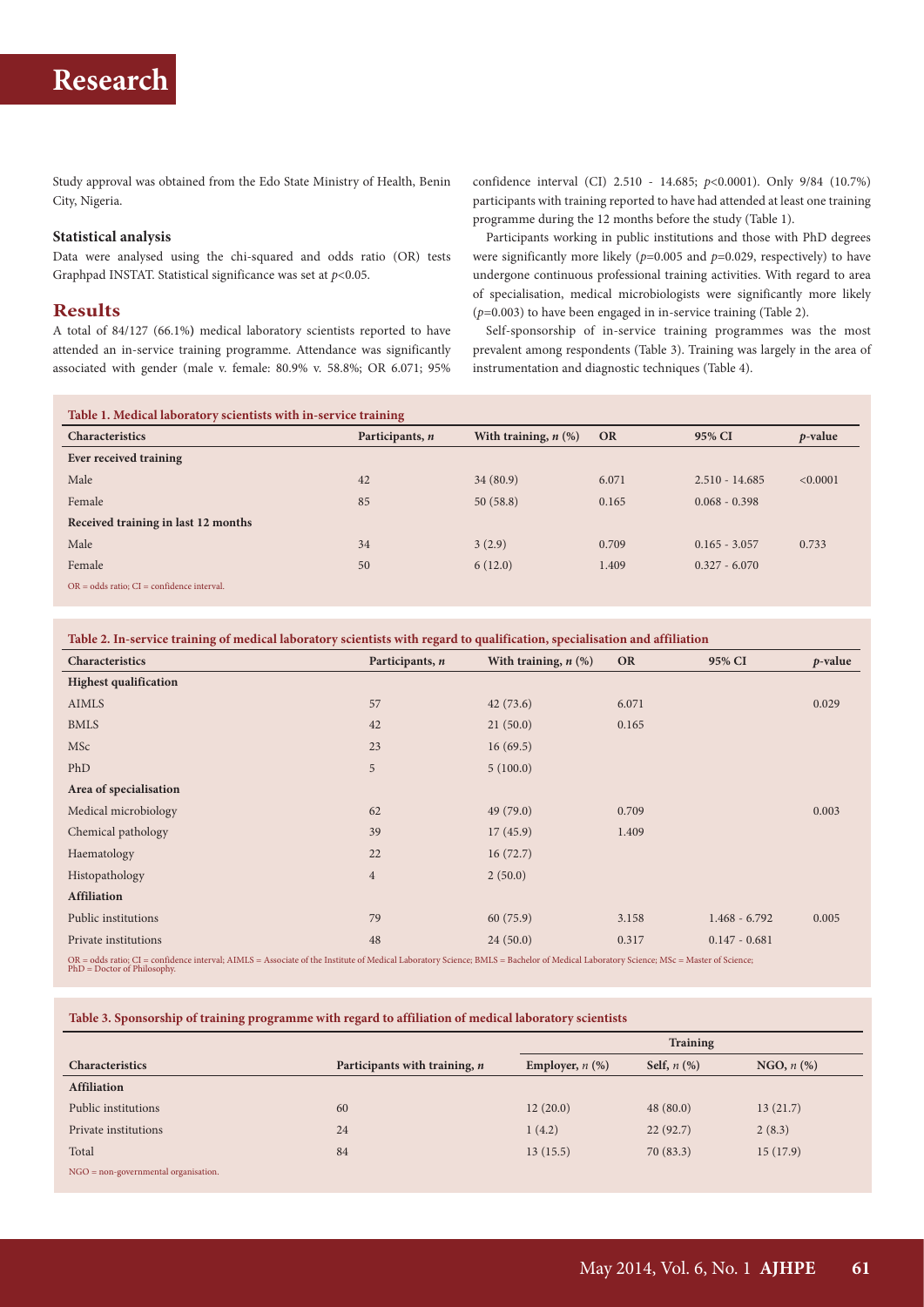|                                           | Table 4. Specific areas of training received by medical laboratory scientists<br>Participants with |  |
|-------------------------------------------|----------------------------------------------------------------------------------------------------|--|
| <b>Variables</b>                          | training, $n$ $(\%)$                                                                               |  |
| Training areas received                   |                                                                                                    |  |
| Instrumentation and diagnostic techniques | 34(40.5)                                                                                           |  |
| Laboratory biosafety                      | 13(15.5)                                                                                           |  |
| Internet and computer technology          | 12(14.3)                                                                                           |  |
| Prevention of hospital-acquired infection | 17(20.2)                                                                                           |  |
| Quality assurance                         | 3(3.6)                                                                                             |  |

### **Discussion**

A major challenge in improving healthcare programmes in sub-Saharan Africa is the lack of quality laboratory services. This is mainly due to the limited availability of well-trained technical and managerial laboratory personnel.[2] The human resources crisis in the healthcare sector in low- and middle-income countries is currently receiving increased global attention.[3] To the authors' knowledge, this is the first study to assess continuous professional training received by practising medical laboratory scientists working in the public and private sectors in Nigeria.

Irrespective of area of specialisation, 84 (66.1%) of all medical laboratory scientists participating in this study reported to have received in-service training. However, only 9 (10.7%) participants with such training had attended a course during the 12 months before the study. This is less than the 94.7% reported in a Malawian study among a group of healthcare workers comprising nurses, medical assistants, clinical officers, a laboratory technician and a dental therapist.<sup>[4]</sup> In recent years, clinical procedures have undergone tremendous changes in that manual handling of samples has gradually given way to an automated approach in many clinical laboratories. Issues relating to risk assessment, procedures for safe use of recombinant DNA technology and transport of infectious materials have also been updated.<sup>[11]</sup> Although a fair number of respondents (84 (66.1%)) reported to have participated in continuous professional training, the number with such training during the 12 months prior to this survey was poor, which may represent gaps in knowledge of current diagnostic and managerial laboratory techniques. Gender was associated with attendance of in-service training, with male respondents being 3 - 15 times more likely than female respondents to have ever received training. In-service training, depending on whether it employs an on- or off-site training module, can be both expensive and time consuming. Female respondents in this study, apart from their professions, are very likely to be homekeepers and mothers and may therefore, owing to domestic pressures, not readily engage in continuous professional training. However, more females than males had received some form of training in the last 12 months, even though the difference failed to reach statistical significance. This may be related to the current advocacy on women empowerment.

In Nigeria, the first generation of medical laboratory scientists was given the professional qualification AIMLT or AIMLS (Associate of the Institute of Medical Laboratory Technology of Nigeria), which is equivalent to a degree. However, current medical laboratory science graduates from various Nigerian universities are awarded the BMLS (Bachelor of Medical Laboratory Science). The development of the medical laboratory science profession in Nigeria has closely followed the same pattern as in the UK. Respondents with BMLS degrees in this study were significantly less likely (*p*=0.029) to have been engaged in continuous professional training. Professional development opportunities for health workers in Nigeria are limited.<sup>[12]</sup> Recipients of the BMLS degree (first degree) are unarguably younger professionals, as the awarding of this degree is a recent development in Nigeria. Such respondents are therefore more likely to occupy the lower ranks in laboratories and receive smaller monthly wages. They may therefore not enjoy favourable consideration for selection in training programmes compared with senior colleagues and may also lack the financial ability to undertake such a programme with self-sponsorship. With regard to specialisation, medical microbiologists were significantly more likely  $(p=0.003)$  to have been involved in in-service training than other laboratory staff. Infectious diseases account for the majority of deaths in sub-Saharan Africa.<sup>[13]</sup> Many local and international intervention agencies have focused on diagnosis, prevention and treatment of these diseases, with frequently organised seminars and workshops for healthcare workers and the general public. This emphasis on infectious disease, which falls within the domain of the medical microbiologist, may be responsible for the observed trend in this study. Respondents working in the public sector were observed to be significantly more likely (*p*=0.005) to have received in-service training than those in the private sector. The public sector is run and funded by the government of Nigeria, which allocates significant annual funds to its operations. Healthcare workers in this sector may therefore enjoy comparatively better funding with regard to workshops and seminars than those in the private sector, which may have accounted for the observations made in this study.

Irrespective of affiliation of respondents, involvement of employers in providing sponsorship for training programmes for medical laboratory scientists was the least observed. Self-sponsorship was the most common form of funding for in-service training events reported. This may again explain the poor attendance of training programmes during the 12 months prior to this survey. Despite the recognition of the importance of training by management experts and government, as expressed in white papers on various reforms in Nigeria, the experience of manpower training and development in the Nigerian public service has been one of more ruse and waste.<sup>[9]</sup> Consequently, many workers in Nigeria, because of limited opportunities for continuous professional development, may have taken their destinies in their own hands to self-fund and engage in personal training to increase their skills.

Needs assessment of laboratory staff and laboratory operations is vital for customising training content.<sup>[2]</sup> The generation of data through disease surveillance and notification systems is critical for appropriate planning, disease-outbreak investigations, emergency preparedness and responses.<sup>[14]</sup> The trend observed in this study, where management's input in training programmes was minimal, may not translate to improved service delivery, as training sought and obtained may not be tailored to the specific needs of the time, organisation and community. Participants who sponsored their own training programmes may also be unwilling to transfer acquired knowledge to other co-workers to personally remain indispensable in a specific work area. There is a need for increased involvement of management in the articulation and sponsorship of in-service training programmes for medical laboratory scientists.